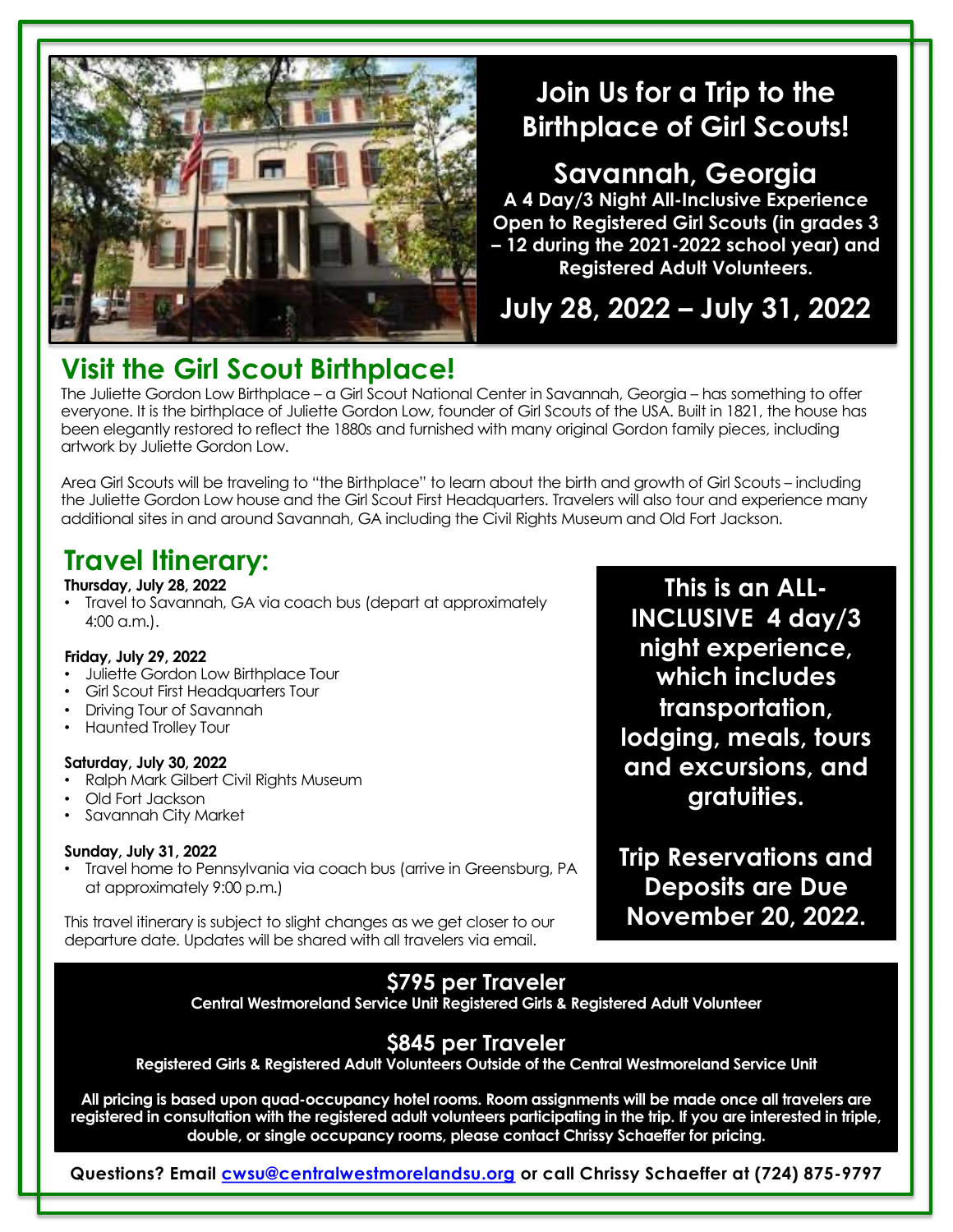# Savannah " Central Westmoreland Service Unit of Girl Scouts Western Pennsylvania

# **Girl Registration Form**

All girl participants must be registered for the 2021-2022 Girl Scout year.

| <b>Girl's Name:</b>            |               |           |  |  |
|--------------------------------|---------------|-----------|--|--|
| <b>Address:</b>                |               |           |  |  |
| City:                          | State:        | Zip Code: |  |  |
| Grade (as of Fall '15):        | Troop Number: |           |  |  |
| Troop Level:                   | Troop Leader: |           |  |  |
| <b>Parent/Guardian's Name:</b> |               |           |  |  |
| Phone Number: (                | Email:        |           |  |  |

## **Photo/Media Permission**

During travel opportunities, photos are sometimes taken. They may be used in publicity for the Central Westmoreland Service Unit and/or Girl Scouts Western Pennsylvania or on a social media page or website. Not all participants are photographed, and of those that are photographed, not all are necessarily featured in print or online. Please indicate below whether or not your child has permission to be included in the photos taken of this trip's activities.

Yes, my child's photograph may be taken and used by the Central Westmoreland Service Unit and/or Girl Scouts Western Pennsylvania in print and/or online materials.

No, my child's photograph may not be taken and used by the Central Westmoreland Service Unit and/or Girl Scouts Western Pennsylvania in print and/or online materials.

## **Payment Details Payment Details (All Payments are Non-Refundable Once)**

| Payment #1 | Due November 20, 2 |
|------------|--------------------|
| Payment #2 | Due April 1, 2022  |
| Payment #3 | Due May 15, 2022   |

Payment 100 (All Travelers) \$500 (All Travelers) \$195 (Central Westmoreland Service Unit Travelers) \$245 (Non-Central Westmoreland Service Unit Travelers)

All payments must be made by check (payable to Central Westmoreland Service Unit) by the specified due date.

Please mail the registration form and all payments to: Chrissy Schaeffer, 3002 Ben Venue Drive, Greensburg, PA 15601

Failure to comply with the payment details outlined above will forfeit this participant's participation in this travel opportunity.

#### **Parent/Guardian's Signature: Date:**